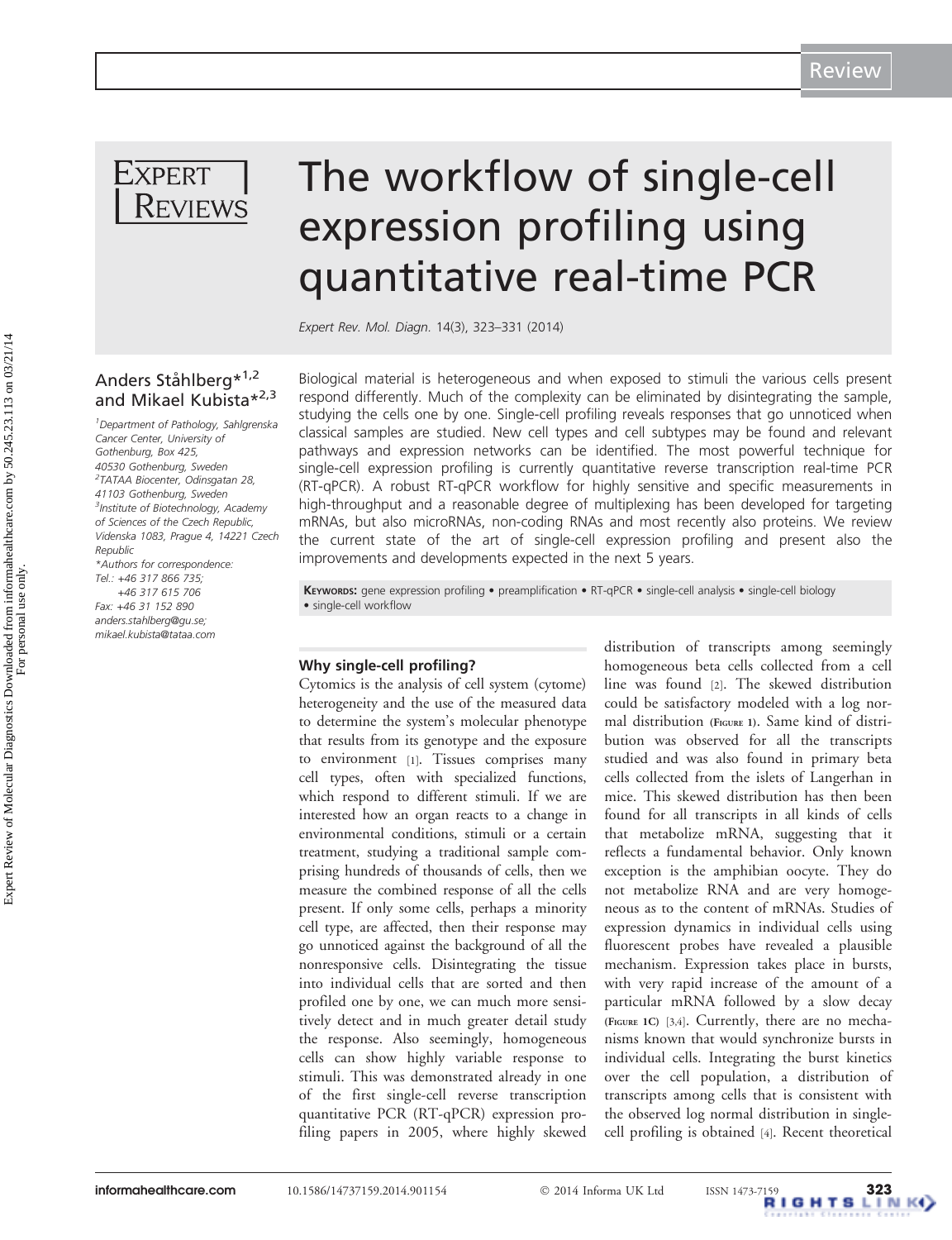# <span id="page-1-0"></span>Review Ståhlberg & Kubista



Figure 1. Single-cell gene expression data. (A) Distribution of transcripts among like cells is skewed (B) and can be modeled with avlognormal distribution [1], here, exemplified by the expression of GS in 258 primary astrocytes [51]. (C) Transcripts are produced in bursts, with variable frequency and amplitude [6]. The burst kinetic accounts for the lognormal distribution of transcripts among like cells. GS: Glutamine synthase.

studies suggest that more appropriate description might be the related gamma distribution, but with current measurement precision, the lognormal fitting commonly used is good enough [[5](#page-7-0)]. The frequency of transcriptional bursts varies among genes and is typically in the order of minutes to hours [[6](#page-7-0)]. Also proteins are produced in bursts, although the kinetics is slower, with a reported frequency of hours to days [[7](#page-7-0)].

When a traditional many-cell sample is studied, the total number of transcripts is measured. If we divide by the number of cells, then we obtain the normal, so called arithmetic average (e.g., the arithmetic average of 2 and 8 is:  $(2 + 8)/2 = 5$ ). The arithmetic average, however, is not the expected count of transcripts in the typical cell of the sample. The statistical definition of the typical cell is the median cell, when the cells are sorted based on the number of the particular transcript they contain. Because of the underlying lognormal distribution, the number of transcripts in the typical cell will rather be the geometric average of the number of transcripts in each cell. The geometric average is obtained by multiplying the numbers of transcripts in each cell and then taking the nth root of the product (e.g., the geometric average of 2 and 8 is:  $\sqrt{2} \times 8 = 4$ ). The geometric

average is always lower than or equal to the arithmetic average; it can never be higher. Nor can the geometric average be determined from traditional studies of many-cell samples. It can only be calculated from single-cell measurements.

Most genes in a cell are expressed seemingly independently of each other, and the transcript levels measured across individual cells do not correlate. But there are exceptions. Genes involved in the same pathway or those that are part of a common network show correlated expression on the single cell level. Correlations of transcript levels are also seen on traditional many-cell samples. These correlations are exploited in diagnostics as expression signatures reflecting disease state, indicating response to treatment or predicting survival. Although these correlations are most powerful to predict clinical responses, they only reflect the genes that are affected by a certain environmental condition. The genes do not have to be, and usually are not, involved in the same biological process.

In this review, we discuss the experimental workflow of single-cell expression profiling. The rationale of each step is general for most single-cell methods, and we have chosen to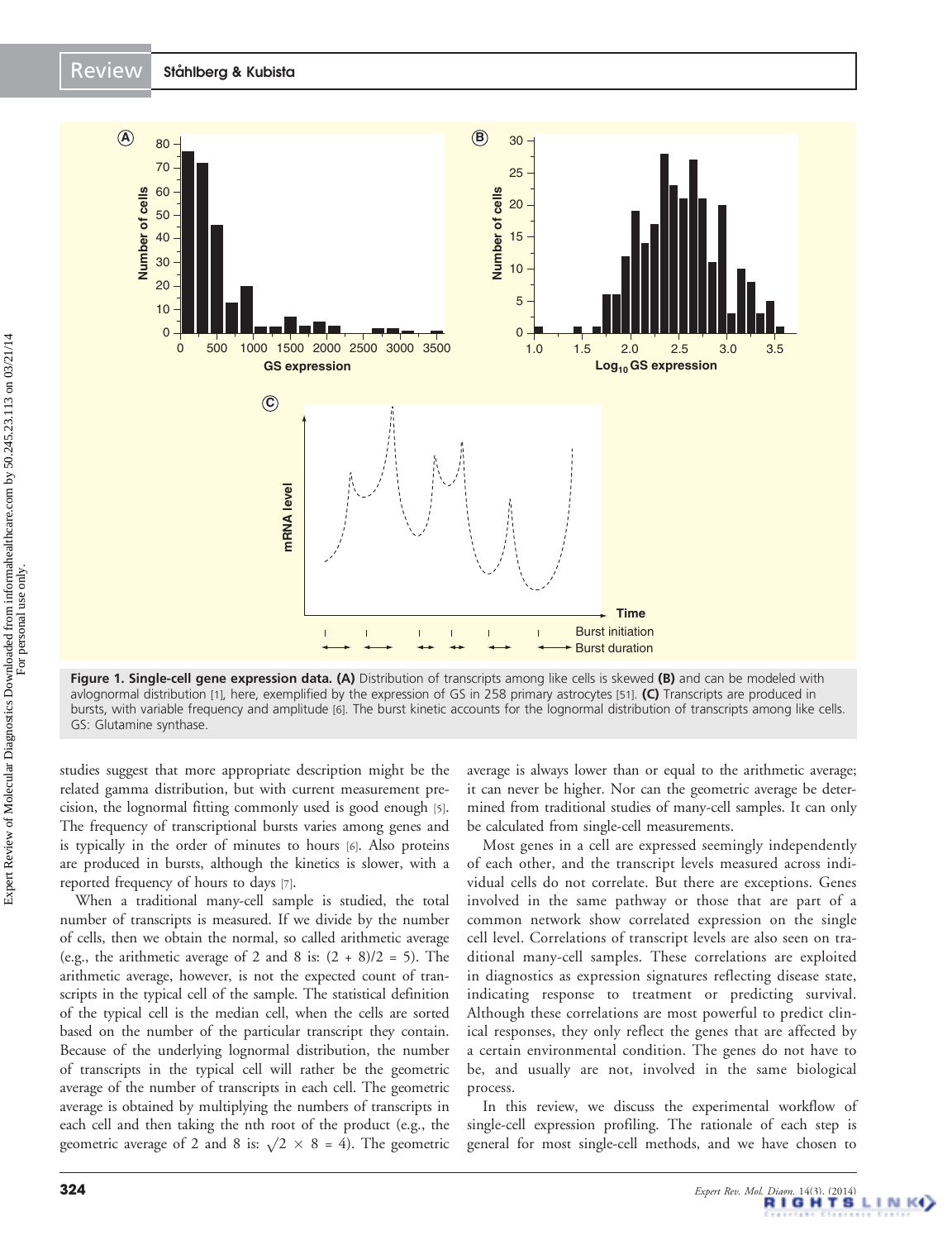exemplify them on the basis of qPCR methodology. For technology overviews, we refer to other reviews [\[8](#page-7-0)–[13](#page-8-0)].

# Collecting single cells

Arguably, the most challenging step in single-cell profiling is to obtain representative individual cells with unperturbed expression profiles. Analysis of individual cells requires tissues to be dissociated. Cells are commonly separated from each other by mechanical forces, enzymatic digestion or a combination of both [\[14\]](#page-8-0). The generation of single-cell suspension is often accompanied by cell death and altered gene expression. Even established cell lines are affected by the enzymatic treatments [STÅHLBERG A, UNPUBLISHED DATA]. The bias induced by the cell dissociation depends on the protocol used, but it also affects the genes differently. So far, most single-cell studies ignore the bias introduced by the cell dissociation step. It is one of the most challenging steps to control, and more studies addressing cell dissociation are needed to elucidate its importance and effect on downstream applications [[15](#page-8-0)]. Expression bias induced by sampling and preanalytical processing is a problem not exclusive to single-cell studies; it is a serious problem of all molecular diagnostics [\[16](#page-8-0)].

Methods such as FISH [\[17](#page-8-0)], in situ proximity ligation assays (PLAs) [\[18\]](#page-8-0), spatial sequencing and microdissection [[19](#page-8-0)] do not require cell dissociation. Information about the spatial position of each cell and its relation to different morphological parameters is often valuable information when interpreting the measured molecular signatures of individual cells. A drawback is that in situ analysis is hard to correlate to features of the individual cells, since cell borders are often difficult to identify and tissue preparations may cut through cells. Another limitation of in situ methods is that they require some cell fixation, which usually has negative impact on the nucleic acids' integrity. Samples collected with microdissection for downstream analysis have similar limitations as the *in situ* methods.

A common way to collect cells today is by FACS. FACS has the advantage that cells can be selected for analysis based on light scattering and fluorescence, which reflect size, granulation, the presence of unspecific fluorescent markers and the specific binding of fluorescent labeled antibodies. These options to enrich for the cells of interest and the high-throughput capacity of FACS make it most useful for the screening of high cell numbers. The limitation is that the cells must be in suspension, which requires tissue to be dissociated and, consequently, the loss of the cells' history. Another issue is cells are stressed, which may affect their expression profile. Also it is not possible to inspect the cells visually to decide which to collect. The development of QuantiGene FlowRNA and SmartFlare RNA detection probes is the two strategies that can detect and quantify specific RNAs using FACS, where the latter is applied on living cells [\[20,21](#page-8-0)]. DEPArray is a new technology that allows cells to be sorted in a similar way as by FACS, but allows for visual inspection and induces less stress [\[22\]](#page-8-0).

A third strategy is to pick cells either manually or automatically using microaspiration technique [\[1,8](#page-7-0)]. Either the whole cell or the cytoplasm only is collected. The latter can be used when analyzing cells in tissue minimizing the perturbation caused by dissociation. However, when collecting cytoplasm, it is hard to control how much of the cytoplasm is extracted, which may introduce some variation. Advantage of microaspiration is that it is readily combined with visual inspection of the cytoplasm with essentially any microscopy setup.

The risk that tissue dissociation or general removal of the cells from their natural environment induces expression artifacts calls for proper controls. Generally, it is hard to prove that the collected cells represent the population of interest and that the measured profiles indeed reflect the in vivo expression. When all cells in a tissue are collected, one test is to sum the measured transcripts in all the cells and compare with the profile measured by traditional means of a corresponding many-cell sample. Agreement is expected to be high [[23\]](#page-8-0). Disagreement would suggest that the particular protocol used for the collection of the individual cells introduces bias. This is most relevant control, but is only applicable when a dominant cell type is of interest. Any bias induced in a minority cell type will be masked by the expression of the dominant cells in the classical analysis. Another approach to validate the cell collection procedure is to apply two independent techniques and compare the outcome. New approaches to collect and/or enrich for specific cells are being developed [[11](#page-8-0),[13](#page-8-0)] including label-free techniques such as acoustophoresis [\[24\]](#page-8-0).

## Sampling ambiguity

Because of the highly skewed (lognormal) distribution of transcripts among cells, even high expressed genes will have rather few transcripts in most cells. When analyzing single cells, it is important to use a workflow that minimizes losses [\(FIGURE](#page-3-0) 2). Optimally, this is a workflow without any washing steps, which inevitably lead to losses. These workflows are based on lysis reagents that keep the RNA intact and available and are compatible with downstream reverse transcription (RT) and subsequent PCR. After direct lysis, the RNA is reverse transcribed. RT yields vary; a range of 0.5–80% was measured for various target genes when the reverse transcriptase and the priming strategy were varied [[25](#page-8-0),[26](#page-8-0)]. For single-cell work, it is critical to use a highly efficient reverse transcriptase that is not inhibited by the direct lysis reagent. The cDNA produced by the RT can be quantified directly by qPCR. However, if expression of multiple genes shall be measured, then preamplification should be considered, since it may improve precision. In profiling, qPCR is run in singleplex reactions: the sample is aliquoted, and one target is quantified per aliquot. Even if the qPCR assay is highly optimized and accurately measured, the number of target molecules in that particular aliquot, the approach may introduce very high confounding variation due to sampling ambiguity if the average number of targets per aliquot is low. Assume we are interested in analyzing 100 genes (in practice, it would probably be 96, but we assume 100 for simplicity). We also assume that the RT produces 100 cDNAs of a particular targeted transcript. If we divide the cDNA into 100 aliquots

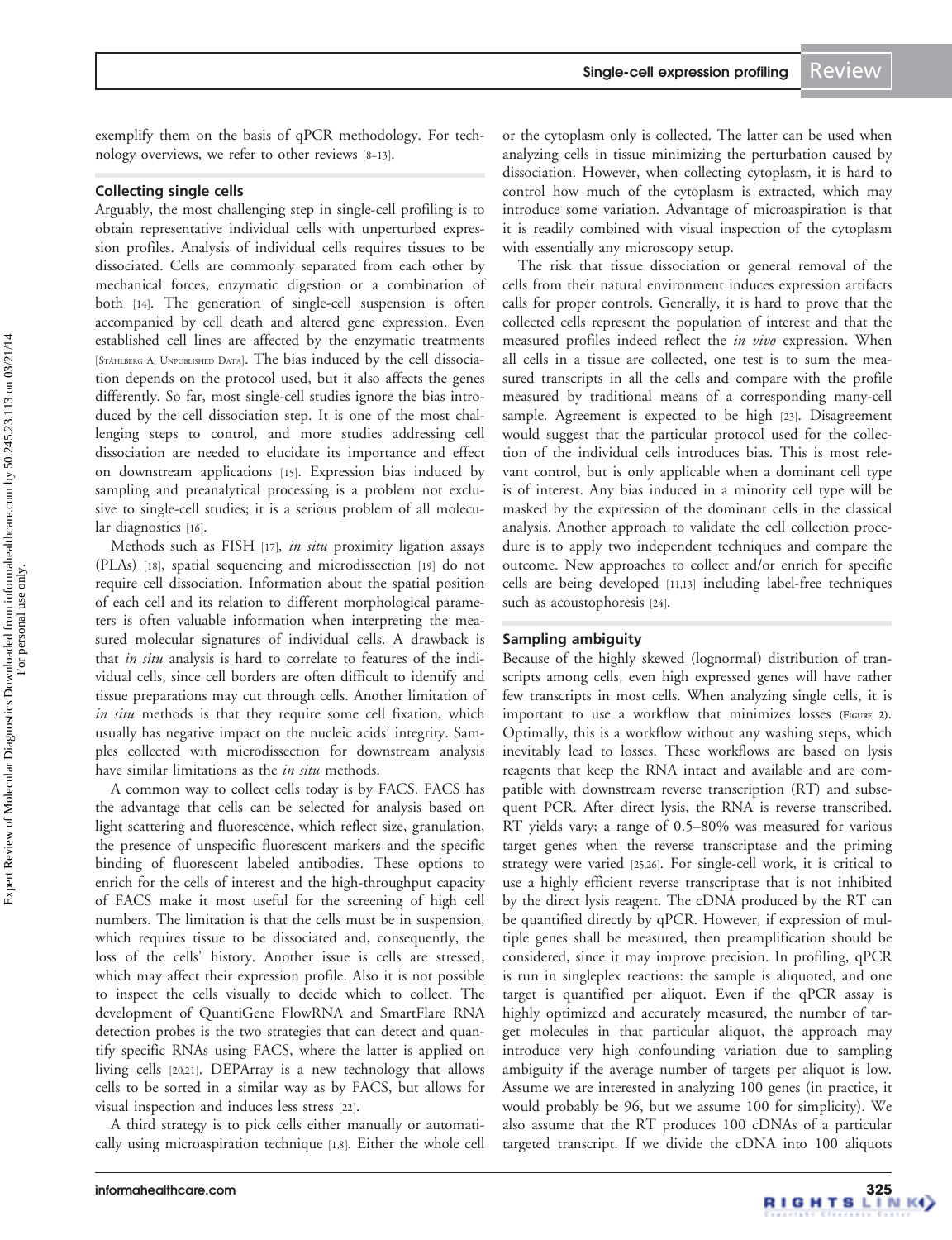<span id="page-3-0"></span>

Figure 2. Overview of single-cell gene expression profiling by real-time quantitative PCR. Sample collection, cell dissociation and purification are study dependent steps. qPCR: Quantitative PCR.

for singleplex qPCR, then we expect each aliquot to have in average one of the particular targeted cDNAs. In practice, each aliquot will not obtain exactly one target cDNA; rather there will be variation in the number of target cDNAs among the aliquots due to random effects of the sampling. Some aliquots will indeed contain a single target cDNA, but some will contain two, perhaps three or even more of the targeted cDNA, while some aliquots will have none. The probability an aliquot contains a particular number of target cDNA is given by the Poisson distribution, which for some selected cases are plotted in [FIGURE](#page-4-0) 3A. For the case when the average concentration is one target cDNA per reaction volume, the probability to obtain exactly one target cDNA in an aliquot is 37%. It is 18% probability to obtain two, 7% to obtain three, but it is also 37% probability that an aliquot has none of the targeted cDNAs. From the latter, we calculate that the probability an aliquot taken from a sample containing on average one targeted cDNA per aliquoted volume is positive to: 100–37 = 63%. Corresponding calculation can be made for other average concentrations to produce a plot of the probability that an aliquot is positive versus the average concentration. From such plot, the theoretical limit of detection (LoD) of qPCR can be determined. If we analyze data and draw conclusions at 95% CI, then the LoD is the concentration at which 95% of the reads are positive. From the plot in [FIGURE](#page-4-0) 3A follows, this is at an average concentration of three target molecules per reaction volume. In practice, because of limited RT efficiency, experimental impression and other confounding contributions, the LoD of an RT-qPCR analysis can be substantially higher.

Sampling ambiguity also compromises the precision. The plot in [FIGURE](#page-4-0) 3B shows the standard deviation (SD) of measured Cq values of replicates introduced by the sampling ambiguity [[27](#page-8-0)]. It follows that the sample should have an average of some 35 target molecules per reaction volume to keep the contribution to SD from sampling ambiguity below 0.25 cycles, which in many studies would contribute significantly to the total confounding variance of the experiment [\[28\]](#page-8-0). If the singlecell content is divided into 100 aliquots, then the number of target mRNA molecules in the cell should have been 3500, assuming 100% RT efficiency, not to exceed this contribution. In reality, RT efficiency is limited [[25](#page-8-0),[26](#page-8-0)], and a larger number is required. Because of the underlying lognormal distribution of transcripts among individual cells, only the most abundant transcripts will be present at 3500 or more copies in the majority of cells to be measured with reasonable accuracy based on a strategy that divides the original cell content into aliquots for singleplex qPCR, and even for those transcripts, many cells will have too small a number of mRNAs to be quantified with precision.

#### Preamplification

Superior strategy to quantify many transcripts in a single cell is to perform RT on the total amount of extracted material and then preamplify the cDNA produced. Although several preamplification strategies have been described in literature, for single-cell profiling, the preferred method is target-specific multiplex PCR. The purpose of the preamplification (also known as PreAmp or target specific amplification) is to multiply the number of copies of the targeted transcripts such that the sample can be aliquoted for singleplex PCR without introducing serious sampling ambiguity. Critical, of course, is that the preamplification step itself does not introduce substantial variation or bias. It is well known that multiplex PCR is a highly complex reaction, where the simultaneous amplifications of the large number of targets may interfere. As amplicons from the most abundant target accumulate, their continued amplification consumes large amounts of reagents, which are depleted, compromising the PCR efficiencies and introducing bias. To avoid the depletion of reagents, preamplification should be run a limited number of cycles such that high level of any amplicon is avoided. Also, high-abundant targets, such as ribosomal RNAs, should not be included in the preamplification.

Most critical for successful preamplification is to use highly optimized qPCR assays. We typically aim to reach PCR efficiencies of  $\geq$ 90% with high reproducibility (i.e., low random noise, also reflected by a narrow confidence interval of the estimated PCR efficiency). Many off-the-shelf assays offered commercially do not meet these criteria although they may perform satisfactory based on the criteria set up by the supplier. It is therefore advisable for designing our own assays, or order customized assays for high-performance qPCR by specialized providers. Using probe-based assays is an advantage since they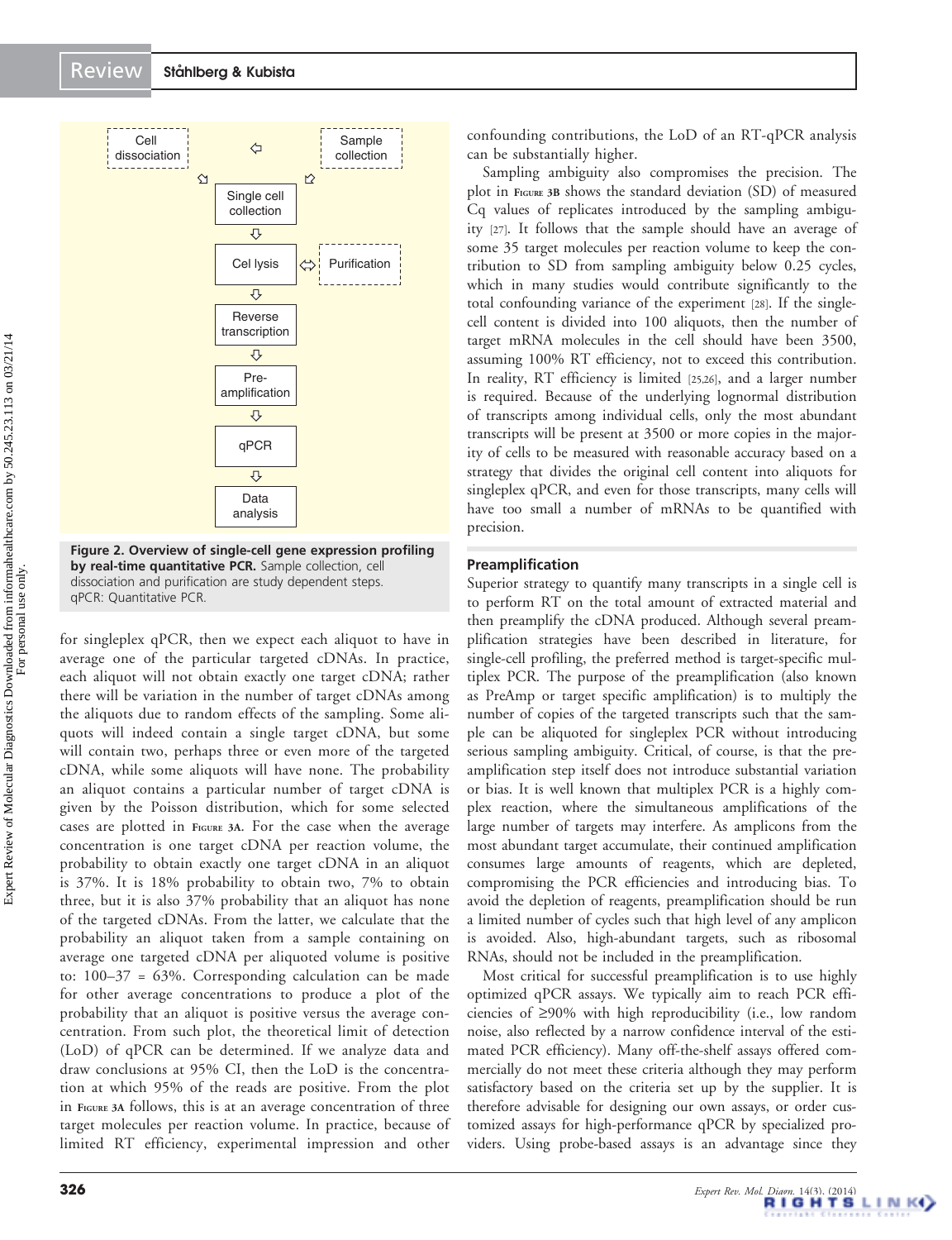<span id="page-4-0"></span>

Figure 3. Sampling ambiguity due to Poisson distribution. (A) The probability to obtain a certain number of target molecules in an aliquoted volume, when the sample (average) concentration is 10, 5, 3, 1 and 0.25 target molecules per volume. (B) Expected standard deviation of Cq values of replicates as function of the average number of molecules per reaction volume. Off-scale data are ignored, which produces a maximum around three molecules. For comparison, SD of a typical qPCR within its dynamic range is indicated  $(SD = 0.25$  cycles).

usually perform better, and signals from aberrant products are suppressed. The probes are only used in the downstream qPCR; in the preamplification, they are left out or ignored. Nested designs can be used, which have the advantage that primer–dimer products formed during preamplification will not be amplified by the inner primers used in the downstream singleplex qPCRs. Another design strategy that may improve preamplification performance is to design all primers with 3´-termini that cannot interact in any combination; for example, all primers ending with either A-3´ or C-3´ [[29](#page-8-0)]. It has also been suggested to treat the preamplified cDNA with Exonuclease I to remove unincorporated primers before proceeding with the singleplex qPCR [\[29\]](#page-8-0).

The number of preamplification cycles needed depends on the downstream qPCR platform used and is mainly determined by its reaction volume. It also depends on the initial cDNA/ DNA concentration, which may vary across cell types, but is primarily determined by the various dilution factors and volumes transferred in the workflow: the amount of mRNA transferred into RT; the fraction of the cDNA used for preamplification and the fraction of the preamplified cDNA transferred into each singleplex qPCR. If the preamplified material is divided into 96 singleplex qPCRs, then one more amplification cycle is needed than if it is divided into 48 aliquots only. Since the amount of preamplified material loaded onto the qPCR platform is small, then it is advantageous to keep reaction volumes down and concentrations high. This requires using reagents that are compatible. The direct lysis reagent may inhibit RT, and the cDNA reaction mix may inhibit PCR. Some suppliers have started to provide five-times reverse transcriptase reagents which have the advantage that a smaller volume is added compared with when using the traditional two-times mix.

Among the current high-throughput platforms, smallest reaction volume (6.75 nl) is used in the BioMark 96.96 dynamic arrays (for comparison of reaction volumes in high-throughput qPCR platforms, [[30](#page-8-0)],). Out of this, about 40% originates from the preamplification mix; rest is added reagents, primers and reaction/loading buffers. Using 50 µl preamplification, Fluidigm recommends 18 cycles preamplification for single-cell profiling (and 14 cycles for conventional profiling). This is minimum and often suboptimum. If the cell contained a single mRNA molecule that indeed is reverse transcribed into a cDNA molecule, then 18 cycles of preamplification, assuming 100% PCR efficiency, produces  $2^{17}$  = 131,000 copies (since cDNA is single stranded, the first PCR cycle does not amplify; it produces double-stranded cDNA, [[25](#page-8-0)],). This gives an average of  $(0.4 \times$  $(0.00675/50) \times 131,000 = 7$  target amplicons per reaction chamber. An average of 7 is associated with substantial SD (FIGURE 3). In practice, it is worse because preamplification PCR efficiencies are not close to 100%. Rather, they are in the best case around 90% assuming that the assays are well designed for the purpose, and more often around 80% if less optimized assays are used. With 80% efficiency, there is an average of only  $(0.4 \times 0.00675/50) \times (1 + 0.8)^{17} \approx 1$  target amplicon per reaction chamber, which is even below the LoD at 95% CI. With assays having an efficiency of 90%, an average of three target amplicons per reaction chamber is obtained from a single template cDNA, which is just at the LoD. Hence, a single target molecule in the cell will generally be detected with 18 cycles preamplification using a highly optimized assay, but the precision in the quantification will be poor. Precision can be improved by reducing the preamplification volume and running few more preamplification cycles. Using 20 µl reaction volume and preamplifying for 20 cycles, a single target cDNA produces an average of  $(0.4 \times 0.00675/20) \times (1 + 0.9)^{19} \approx 27$  target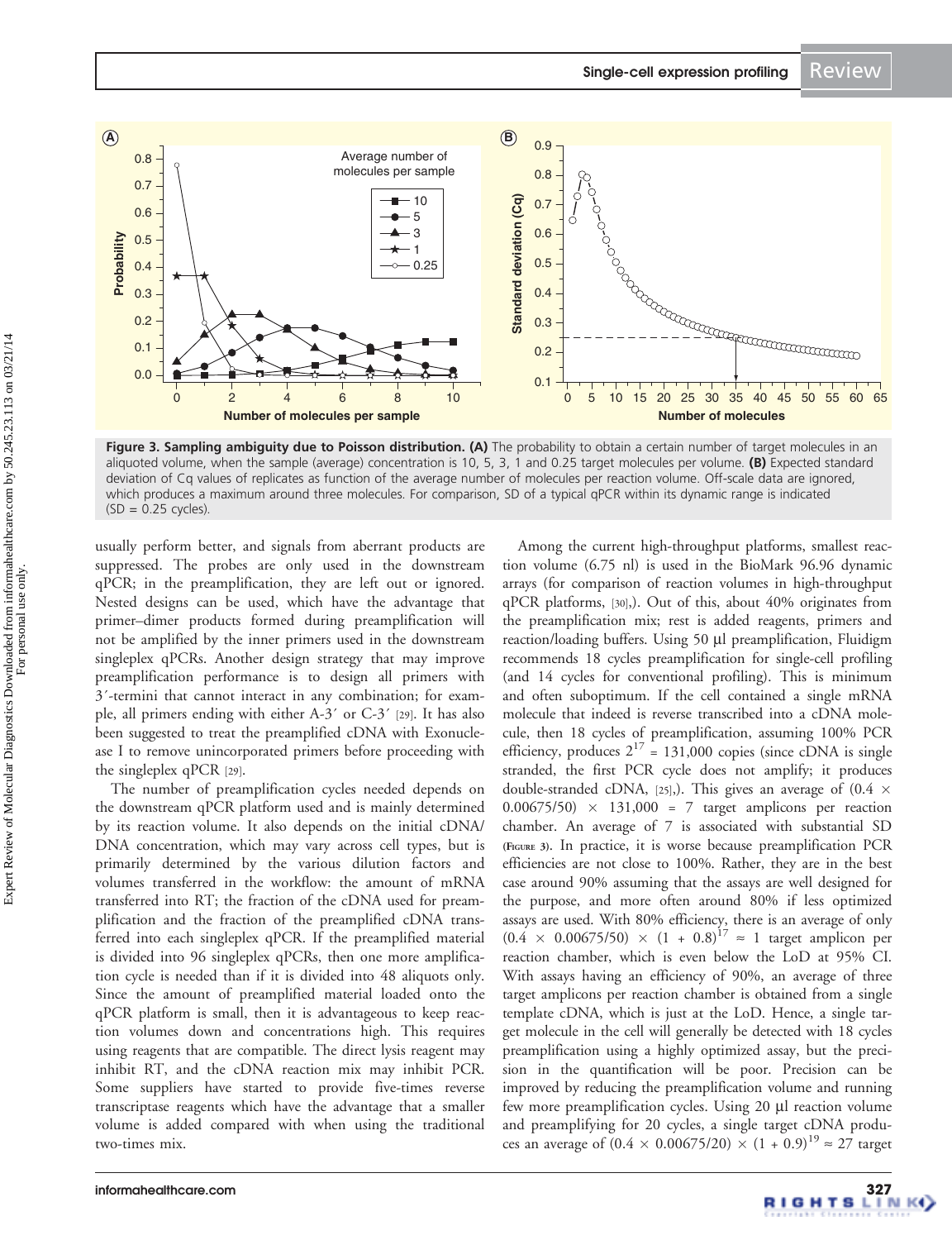amplicons per reaction chamber, which is reliably detected and readily quantified with high precision [\(FIGURE](#page-4-0) 3). The OpenArray from Life Technologies uses reaction volumes of 33 nl, and 18 cycles in 50 µl preamplification are sufficient to quantify down to a single copy with high precision. The WaferGen SmartChip uses 100 nl and the Roche LC1536 uses 500–2000 nl reaction volumes and require even less extensive preamplification.

The preamplification is a critical step in the single-cell profiling workflow and shall be thoroughly validated [[31](#page-8-0)]. This is done using a validation sample that contains all the targets at reasonably high concentrations. It can be a field sample or a cDNA library, but often these will not contain all the targets at sufficient concentrations. Better is then to base the validation sample on purified PCR products or synthetic targets. The validation sample is split into halves. One half is analyzed by singleplex qPCRs for all the targets. The second half is divided into (at least) triplicates that each is preamplified and then analyzed in singleplex qPCRs for all the targets. In parallel, a nontemplate control is analyzed following the same scheme. The nontemplate controls are inspected to make sure none of the reactions produces primer–dimer products at levels that would interfere with quantification. The assay performance is assessed by comparing the measured Cq values with and without preamplification. For unbiased preamplification, the same difference between Cq values with and without preamplification is expected for all the assays. Small deviations are acceptable if they are reproducible, since they will cancel in any relative comparisons, which is standard procedure when analyzing expression profiling data [[32](#page-8-0)]. Reproducibility is more critical. It is assessed for each assay separately by calculating the SD of the preamplification replicates. High SD limits the ability to measure biological differences [[33](#page-8-0)], and assays that show poor reproducibility in preamplification should be redesigned or not trusted for small differences. If the validation sample was a cDNA library, then one shall verify that the target cDNA was present in sufficient concentration before disqualifying an assay, since a low starting concentration would also lead to high SD because of the sampling ambiguity [\(FIGURE](#page-4-0) 3B).

## qPCR

After preamplification, the sample is divided into aliquots, using some automatic or robotic loading system that usually is platform dependent, and is analyzed in singleplex qPCRs. qPCR replicates are generally not performed, since they add to the cost of the experiment and do not really improve precision, since the reproducibility of qPCR generally is very high. Rather, qPCR replicates may compromise precision if the preamplified cDNA has to be divided into a larger number of aliquots, since this will increase sampling ambiguity. If there is space on the qPCR platform, then it is better to analyze more cells than running technical replicates [[33](#page-8-0)]. The qPCR assays can be either dye or probe based. Probes have the advantage that the interference from primer–dimer signals is suppressed. However, Cq values of probe-based assays can be compromised by the presence of primer–dimer products even when these are not seen due to competition for reagents [[34](#page-8-0)].

### Normalization & data analysis

Data should not be normalized. Rather, cells shall be compared based on the data as measured, which is equivalent to normalization per cell. This is the far most intuitive way to compare expression data for single cells. One should absolutely not normalize to any kind of house-keeping genes or presumed reference genes, since the burst kinetic described above gives rise to seemingly uncorrelated variations between randomly selected genes and any such normalization would mess up the data, resulting in gibberish [[23](#page-8-0)].

For most cell types, the experimental protocol is highly reproducible, and corrections for yield variations are not needed [\[2,](#page-7-0)[29](#page-8-0),[31\]](#page-8-0). Most challenging are cells with high lipid content, such as adipocytes and oocytes that typically require an extraction protocol based on washing, which may lead to losses. For those cells, the protocol should be validated using a spike, preferably an artificial RNA with A-tail and 5´-cap to mimic the behavior of native mRNA [\[35\]](#page-8-0). Optimally, the spike is microinjected into the cell, in which case, it reflects also the extraction yield.

Single-cell expression data are analyzed following essentially the same steps as for traditional data. Detailed step-by-step guide was recently published [[27](#page-8-0)], and only the main aspects are discussed here. Single-cell expression data typically suffer from high level of missing or off-scale data, where off-scale data refer to Cq values too high to be trusted. When using dye reporter, off-scale data are usually due to the formation of aberrant PCR products known as primer–dimers and can be recognized by performing melt curve analysis. Those Cq values cannot be trusted and should be deleted. Missing data are then replaced for each gene separately for the highest trusted Cq value measured plus an offset. If the cells studied are of the same type and expected to express common markers, then a small offset such as +1 should be used, since the failure to record a Cq value in those cases most likely is due to that particular reaction chamber did not receive a target molecule. An alternative is to impute the missing data taking into account the expression level of the other genes [\[27\]](#page-8-0). If the sample is heterogeneous with respect to cell types or cell states characterized by the expression of specific markers, then a larger offset, such as 4–6, shall be used to give the missing marker a high significance. Data are typically autoscaled to give all the markers equal weight and analyzed with multivariate methods such as principal component analysis, Hierarchical Clustering and the Self-Organized Map [[36\]](#page-8-0). Usually, the profiling, at least initially, is performed for a large number of markers many of which will not be responsive to the particular treatment or environmental conditions studied. Removing the nonresponsive markers will improve separation in the multivariate analyses. Interactive tools, such as dynamic principal component analysis, allows variable selection to be performed based on either the p-value or differential expression between two groups or based on the variance for any number of groups.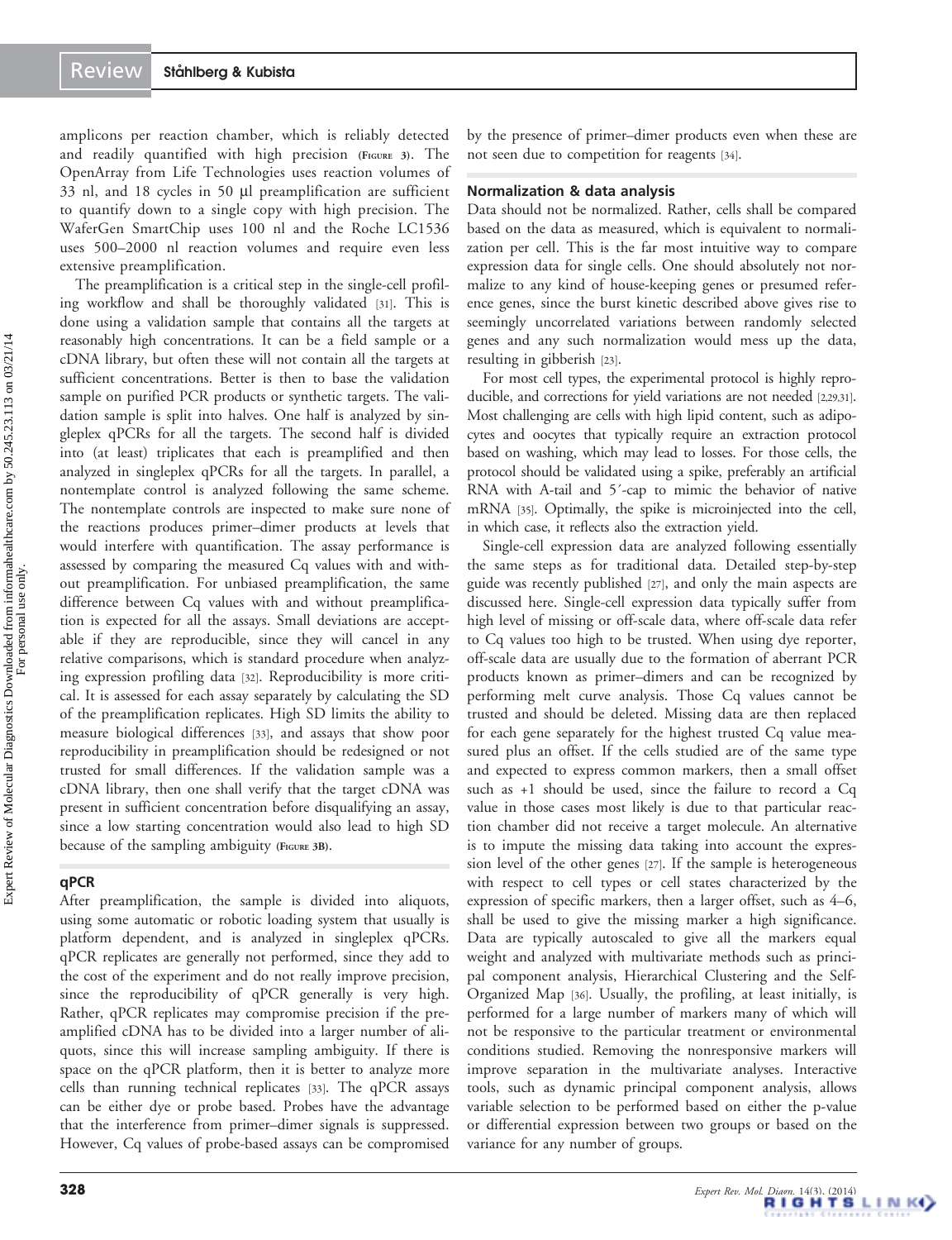#### Other biomolecule targets

Although mRNA is the common target in single-cell expression profiling, also miRNA can be profiled using the same workflow [[37](#page-8-0)]. The reaction is not as specific as for mRNA and the sensitivity is lower, but this is due to general limitations when assaying a short template molecule and not particular to singlecell work. Proteins can also be profiled using PCR-based methods. Two related techniques, PLA and proximity extension assays, bind two oligo-tagged antibodies to the same protein [\[38,39](#page-8-0)]. The simultaneous binding brings the oligonucleotides into proximity, which makes template for PCR. Preamplification can be introduced into the workflow for the simultaneous analysis of large number of target proteins. Recently, qPCR, RT-qPCR and PLA were used to measure the amount of transfected DNA, mRNA, miRNA, long noncoding RNA and protein in the same single cell [[40](#page-8-0)]. DNA modifications such as methylation are also possible to monitor with single-cell resolution [\[41\]](#page-8-0). Results were very encouraging, showing significant correlation between the cellular levels of related biomolecules, implicating that it shall be possible to map interactions and networks involving different biomolecules on the single cell level.

## Expert commentary

Today, several methods and workflows have been developed and applied to analyze individual cells. New techniques are continuously reported, all with their advantages and limitations. However, the number of comparative studies of different methods is small, and efforts to reproduce reported data hardly exist. Many single-cell profiling studies have been performed, several based on large numbers of cells, but usually only from a small number of biological samples. This precludes an evaluating of the biological significance of the reported findings. Handling and analyzing individual cells containing very few target molecules call for highly optimized and carefully validated experimental workflow that are reported in detail, including early steps such as sample selection and cell collection procedure, as well as data preprocessing and analysis. The minimum information for publication of quantitative real-time PCR experiments is one effort that has significantly improved the way qPCR experiments and data are reported, allowing for reliable conclusions to be drawn [\[42\]](#page-8-0). Open access to reported single-cell data will also help the single-cell profiling field to develop from being a tool for highly specialized laboratories into a standardized and robust platform.

#### Five-year view

Single-cell expression profiling is truly enabling. We learn things about cells that cannot be deduced or calculated from bulk measurements, but can only be extracted from measurements on the individual cells. This will lead to new insights into biology, novel discoveries and possibly even challenge some dogmas. Particularly exciting will be the new possibilities to characterize cell types and study their differentiation and proliferation. The tens of trillions  $(10^{13})$  of cells in a human body are often said to be made up of 210 cell types subdivided into 20 categories

assembled in 1989 based primarily on function [[43](#page-8-0)]. A more recent classification suggests that there are 411 cell types [\[44](#page-8-0)]. However, a precise and unambiguous definition of cell type are notoriously difficult. Environmental conditions, external stimuli, number and nature of neighboring cells, signals from remote cells through hormones, exosomes and other signaling substances, access to nutrients, oxygen and other vital substances, removal of waste products, phase of cell cycle, accumulated somatic mutations, integrated viruses, transposons, epigenetic alterations, chromosomal rearrangements and perhaps even age and generation will affect a cell's molecular activities. Some may lead to virtually irreversible differentiation, while other may lead to reversible or even temporal changes only. Single-cell profiling is expected to shed light on these processes, perhaps by identifying cell type-specific expression networks that will contribute to establishing a definition of cell type and defining the molecular events that make a change virtually irreversible.

Single-cell profiling will revolutionize the exploration of expression pathways, networks and biomolecular interactions. These are fields currently in rapid development, theoretically as well as experimentally. Today, this work is based on the profiling of traditional many-cell samples. A stimuli usually affects many pathways and a challenge in analysis is to separate all the affected biomolecules into distinct pathways and networks. Analyzing single cells is possible, indeed likely, that independent pathways will be affected in different cells, which makes deconvolution much easier, even trivial in some cases.

Imprinting, allelic discrimination and selective allele inactivation are biological phenomena that seem critical for normal development, and errors in allelic expression may cause disease, even cancer in some cases [\[45,46\]](#page-8-0). These phenomena are studied on traditional many-cell samples today, making it difficult to detect rare effects, such as the illegitimate activation of an allele in a minority of the cells. With single-cell profiling, using assays with single base discrimination, the differential activity of paternal and maternal alleles can be measured by taking advantage of single-nucleotide polymorphism. With nextgeneration sequencing (NGS) suitable single-nucleotide polymorphisms are readily identified by the sequencing of parental DNA. In fact, NGS is emerging as most valuable complement to qPCR for single-cell profiling. New methods for library preparation are being developed to preamplify the whole transcriptome [\[47\]](#page-8-0). The NGS workflow is less robust than RTqPCR, suffering from greater bias and larger variation. There may even be some drop outs. But the whole transcriptome is analyzed, which is most valuable as an initial screen to identify the most relevant genes to be studied in greater detail, higher throughput and better precision by RT-qPCR. An exciting emerging platform for single-cell profiling is the nCounter Analysis System from Nanostring [[48](#page-8-0)]. Barcoded probes are hybridized to targets and counted using single molecule imaging. Several hundreds of targets can be detected in a single reaction, which positions the nCounter in between RT-qPCR and NGS in multiplex capability. However, sensitivity is not sufficient for direct analysis of the transcripts in the single cell.

[informahealthcare.com](http://informahealthcare.com) 329<br> **RIGHTSLINK4**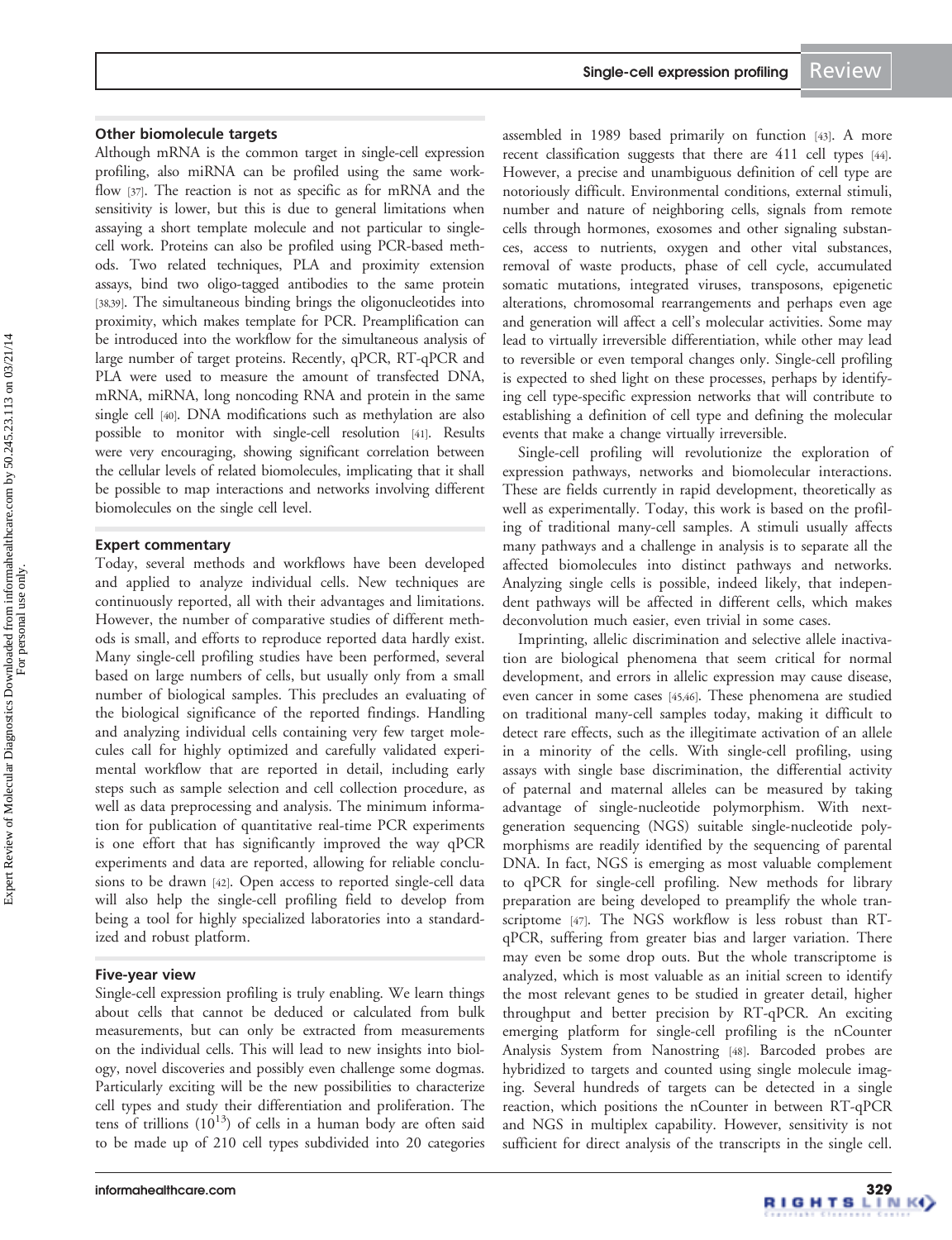<span id="page-7-0"></span>Preamplification is needed, which, as in the cases of RT-qPCR and NGS, introduces bias and variation. All three methods include a RT step, which is known to be highly reproducible, but introduces gene-specific bias [\[25,26\]](#page-8-0). Since the bias is rarely (never) determined for all the transcripts studied; only relative comparisons are possible with these techniques. A most exciting new technology for single-cell profiling is being developed by Cellular Research [[49](#page-8-0)]. It is based on the tagging of the transcripts with molecular labels of various sequences with a generic tag from a large pool. This makes most transcripts different, with a low probability that the two transcripts obtain the same label. After RT and PCR amplification using a gene specific and a generic primer, the number of molecular labels represented on each particular transcript is interrogated by hybridization. Correcting for Poisson distribution, like in digital PCR [\[50\]](#page-8-0), this provides the absolute count of the number of transcripts that were present initially. Currently, this is the only technology that approaches the determination of the absolute count of the different transcripts in a cell.

#### Financial & competing interests disclosure

A Ståhlberg is supported by grants from Assar Gabrielssons Research Foundation, BioCARE National Strategic Research Program at University of Gothenburg, LUA/ALF Västra Götaland, Johan Jansson Foundation for Cancer Research, Swedish Cancer Society, Swedish Society for Medical Research, Swedish Research Council (521-2011-2367), Wilhelm and Martina Lundgren Foundation for Scientific Research. A Sta˚hlberg is a shareholder in TATAA Biocenter. M Kubista is supported by grants No. GA13-02154S, Grant Agency of the Czech Republic, and BIOCEV CZ.1.05/1.1.00/02.0109, ERDF. M Kubista is a shareholder in TATAA Biocenter and MultiD Analyses. The authors have no other relevant affiliations or financial involvement with any organization or entity with a financial interest in or financial conflict with the subject matter or materials discussed in the manuscript apart from those disclosed. This includes employment, consultancies, honoraria, stock ownership or options, expert testimony, grants or patents received or pending, or royalties.

No writing assistance was utilized in the production of this manuscript.

### Key issues

- Tissues are heterogeneous, and even cells of the same type respond differently to stimuli. This is resolved with single-cell profiling.
- Single-cell collection often requires advanced sample preprocessing that may affect the measured expression profile, highlighting the need for controls.
- Sampling ambiguity introduced by the handling of few molecules (<25) is given by the Poisson distribution and is an issue in single-cell analysis.
- To minimize sampling ambiguity, the number of molecules processed should be maximized in all steps of the protocol including cell lysis, reverse transcription, preamplification and quantitative PCR.
- Profiles should be compared as measured per cell; normalization to house-keeping genes or other tentative reference genes introduces uncontrolled errors.
- Emerging technologies allow multianalyte (DNA, RNA and protein) analysis in the same cell.
- Single-cell expression profiling opens up new avenues in molecular biology and diagnostics including improved tools to define cell types, explore expression pathways and characterize expression networks
- Single-cell profiling makes it possible to characterize rare cells.

#### References

Papers of special note have been highlighted as: • of interest

- •• of considerable interest
- 1. Davies E, Stankovi B, Azama K, et al. [Novel components of the plant](www.ncbi.nlm.nih.gov/pubmed/11164590?dopt=Abstract) [cytoskeleton: a beginning to plant](www.ncbi.nlm.nih.gov/pubmed/11164590?dopt=Abstract) '[cytomics](www.ncbi.nlm.nih.gov/pubmed/11164590?dopt=Abstract)'. Plant Sci 2001;160(2): 185-96
- 2. Bengtsson M, Ståhlberg A, Rorsman P, Kubista M. [Gene expression profiling in](www.ncbi.nlm.nih.gov/pubmed/16204192?dopt=Abstract) [single cells from the pancreatic islets of](www.ncbi.nlm.nih.gov/pubmed/16204192?dopt=Abstract) [Langerhans reveals lognormal distribution of](www.ncbi.nlm.nih.gov/pubmed/16204192?dopt=Abstract) [mRNA levels.](www.ncbi.nlm.nih.gov/pubmed/16204192?dopt=Abstract) Genome Res 2005;15(10): 1388-92
- Revealed that transcript levels have lognormal features in mammalian cells.
- 3. Dar RD, Razooky BS, Singh A, et al. [Transcriptional burst frequency and burst](www.ncbi.nlm.nih.gov/pubmed/23064634?dopt=Abstract) [size are equally modulated across the human](www.ncbi.nlm.nih.gov/pubmed/23064634?dopt=Abstract) [genome.](www.ncbi.nlm.nih.gov/pubmed/23064634?dopt=Abstract) Proc Nat Acad Sci USA 2012; 109(43):17454-9
- 4. Raj A, Peskin CS, Tranchina D, et al. [Stochastic mRNA synthesis in mammalian](www.ncbi.nlm.nih.gov/pubmed/17048983?dopt=Abstract) [cells.](www.ncbi.nlm.nih.gov/pubmed/17048983?dopt=Abstract) PLoS Biol 2006;4(10):e309
- •• Mathematical modeling of the transcription process combined with experimental data of both transcripts and proteins in single cells.
- 5. Wills QF, Livak KJ, Tipping AJ, et al. [Single-cell gene expression analysis reveals](www.ncbi.nlm.nih.gov/pubmed/23873083?dopt=Abstract) [genetic associations masked in whole-tissue](www.ncbi.nlm.nih.gov/pubmed/23873083?dopt=Abstract) [experiments](www.ncbi.nlm.nih.gov/pubmed/23873083?dopt=Abstract). Nat Biotechnol 2013;31(8): 748-52
- 6. Chubb JR, Trcek T, Shenoy SM, Singer RH. [Transcriptional pulsing of a](www.ncbi.nlm.nih.gov/pubmed/16713960?dopt=Abstract) [developmental gene](www.ncbi.nlm.nih.gov/pubmed/16713960?dopt=Abstract). Curr Biol 2006;16(10): 1018-25
- Sigal A, Milo R, Cohen A, et al. [Variability and memory of protein levels](www.ncbi.nlm.nih.gov/pubmed/17122776?dopt=Abstract) [in human cells.](www.ncbi.nlm.nih.gov/pubmed/17122776?dopt=Abstract) Nature 2006;444(7119): 643-6
- Kalisky T, Blainey P, Quake SR. [Genomic](www.ncbi.nlm.nih.gov/pubmed/21942365?dopt=Abstract) [analysis at the single-cell level](www.ncbi.nlm.nih.gov/pubmed/21942365?dopt=Abstract). Annu Rev Genet 2011;45:431-15
- 9. Larson DR, Singer RH, Zenklusen D. [A single molecule view of gene expression.](www.ncbi.nlm.nih.gov/pubmed/19819144?dopt=Abstract) Trends Cell Biol 2009;19(11):630-7
- 10. Wang D, Bodovitz S. [Single-cell analysis:](www.ncbi.nlm.nih.gov/pubmed/20434785?dopt=Abstract) [the new frontier in](www.ncbi.nlm.nih.gov/pubmed/20434785?dopt=Abstract) '[omics](www.ncbi.nlm.nih.gov/pubmed/20434785?dopt=Abstract)'. Trends Biotechnol 2010;28(6):281-90